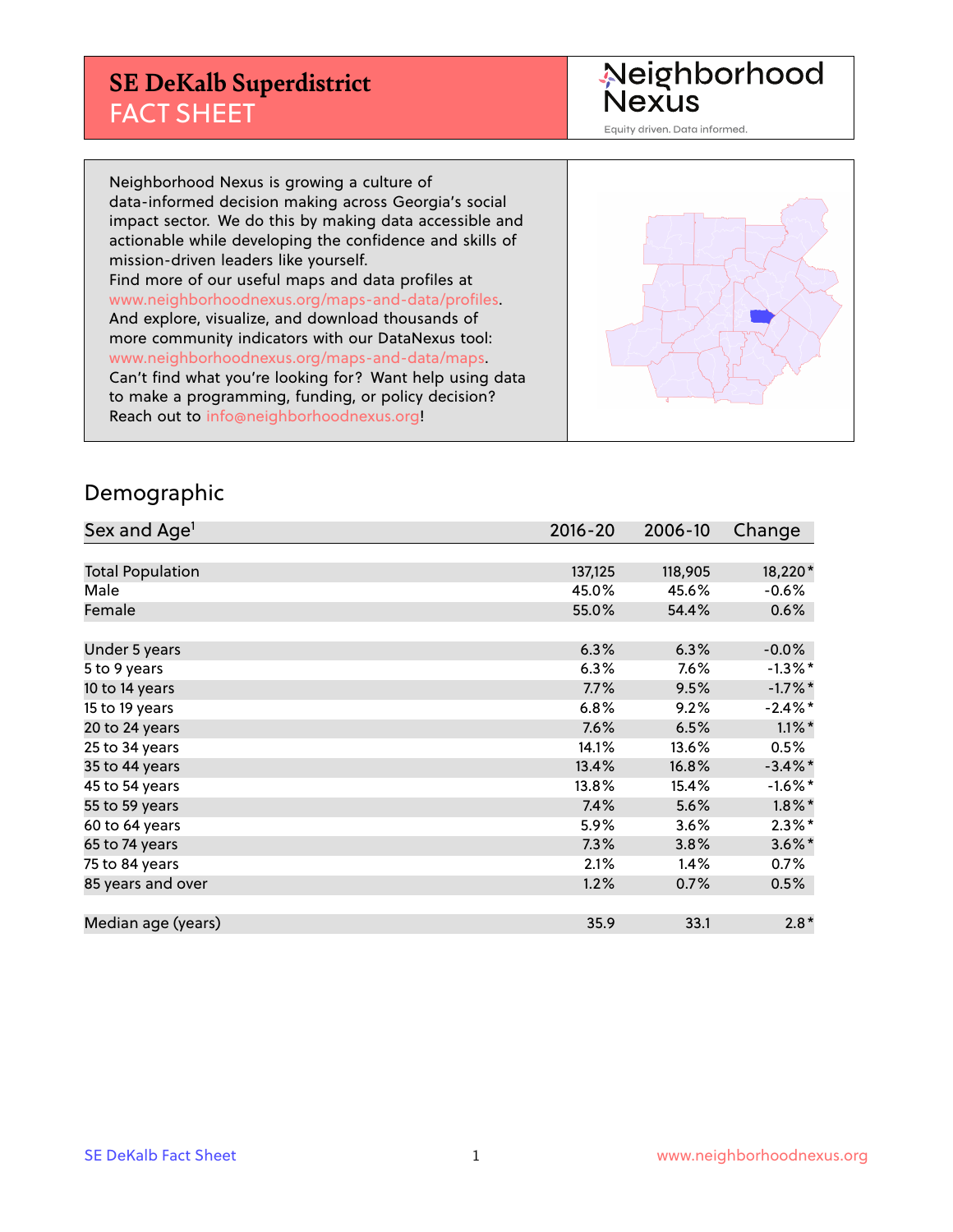# Demographic, continued...

| Race <sup>2</sup>                                            | $2016 - 20$     | 2006-10         | Change      |
|--------------------------------------------------------------|-----------------|-----------------|-------------|
| <b>Total population</b>                                      | 137,125         | 118,905         | 18,220*     |
| One race                                                     | 97.3%           | 98.7%           | $-1.4\%$ *  |
| White                                                        | 3.6%            | 5.6%            | $-2.0\%$ *  |
| <b>Black or African American</b>                             | 91.1%           | 91.0%           | 0.1%        |
| American Indian and Alaska Native                            | 0.1%            | 0.1%            | 0.0%        |
| Asian                                                        | 1.3%            | 1.0%            | 0.3%        |
| Native Hawaiian and Other Pacific Islander                   | 0.1%            | 0.0%            | 0.1%        |
| Some other race                                              | 1.0%            | 0.9%            | 0.1%        |
| Two or more races                                            | 2.7%            | 1.3%            | $1.4\%$ *   |
| Race alone or in combination with other race(s) <sup>3</sup> | $2016 - 20$     | 2006-10         | Change      |
| Total population                                             | 137,125         | 118,905         | 18,220*     |
| White                                                        | 5.3%            | 6.3%            | $-1.0%$     |
| <b>Black or African American</b>                             | 93.5%           | 92.1%           | 1.3%        |
| American Indian and Alaska Native                            | 0.6%            | 0.4%            | 0.2%        |
| Asian                                                        | 1.7%            | 1.2%            | 0.5%        |
| Native Hawaiian and Other Pacific Islander                   | 0.2%            | 0.0%            | 0.2%        |
| Some other race                                              | 1.8%            | 1.4%            | 0.4%        |
|                                                              |                 |                 |             |
| Hispanic or Latino and Race <sup>4</sup>                     | $2016 - 20$     | 2006-10         | Change      |
| Total population                                             | 137,125         | 118,905         | 18,220*     |
| Hispanic or Latino (of any race)                             | 2.0%            | 2.5%            | $-0.6%$     |
| Not Hispanic or Latino                                       | 98.0%           | 97.5%           | $0.6\%$ *   |
| White alone                                                  | 3.2%            | 4.9%            | $-1.7%$ *   |
| <b>Black or African American alone</b>                       | 90.5%           | 90.4%           | 0.1%        |
| American Indian and Alaska Native alone                      | 0.1%            | 0.1%            | 0.0%        |
| Asian alone                                                  | 1.3%            | 1.0%            | 0.3%        |
| Native Hawaiian and Other Pacific Islander alone             | 0.1%            | 0.0%            | 0.1%        |
| Some other race alone                                        | 0.2%            | 0.2%            | 0.0%        |
| Two or more races                                            | 2.6%            | 0.9%            | $1.7\%$ *   |
| U.S. Citizenship Status <sup>5</sup>                         | $2016 - 20$     | 2006-10         | Change      |
|                                                              |                 |                 |             |
| Foreign-born population<br>Naturalized U.S. citizen          | 15,595<br>71.1% | 12,004<br>55.7% | 3,591*      |
| Not a U.S. citizen                                           |                 |                 | 15.4%*      |
|                                                              | 28.9%           | 44.3%           | $-15.4\%$ * |
| Citizen, Voting Age Population <sup>6</sup>                  | 2016-20         | 2006-10         | Change      |
| Citizen, 18 and over population                              | 99,225          | 78,697          | 20,528*     |
| Male                                                         | 43.1%           | 43.4%           | $-0.3%$     |
| Female                                                       | 56.9%           | 56.6%           | 0.3%        |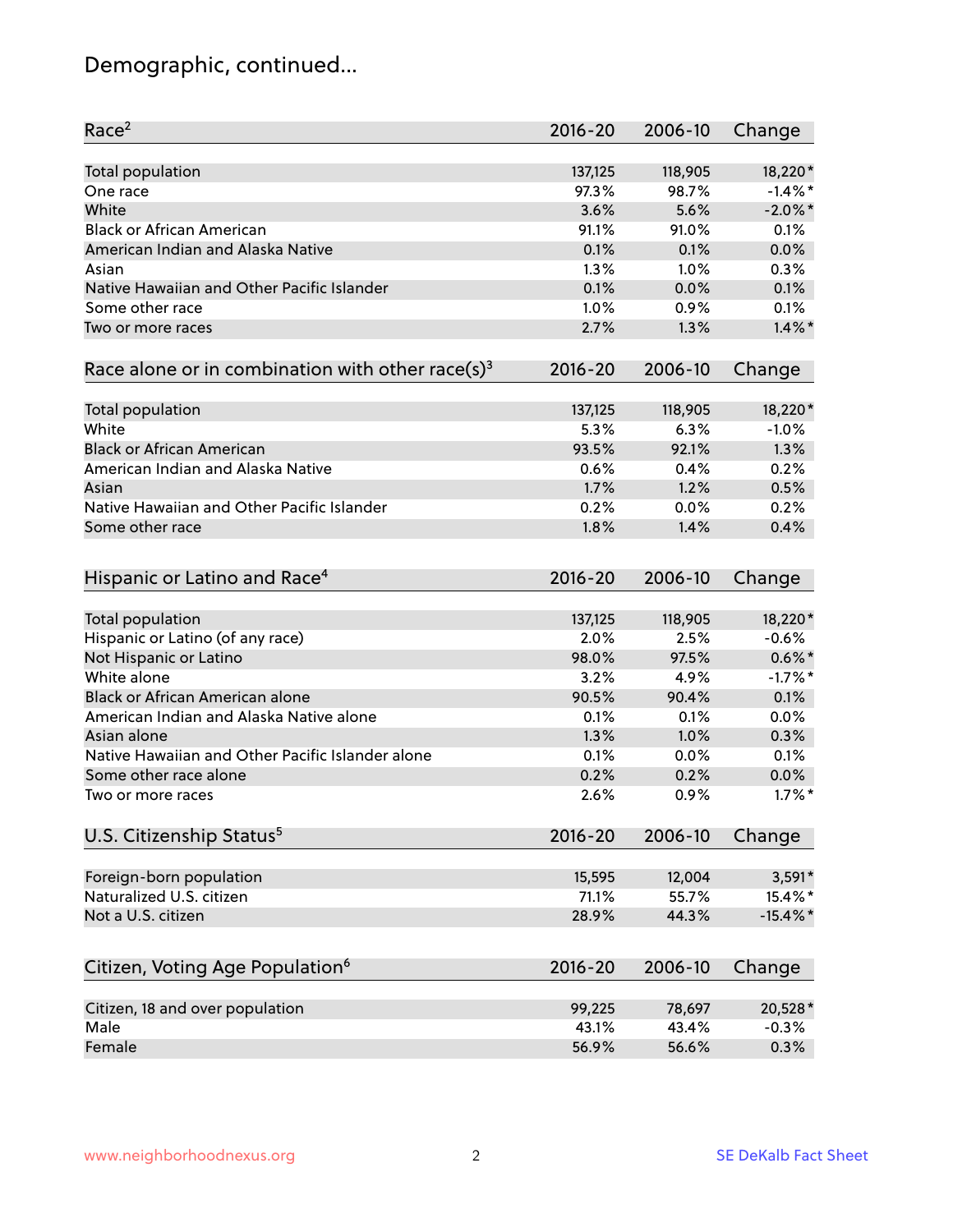### Economic

| Income <sup>7</sup>                                 | $2016 - 20$ | 2006-10 | Change     |
|-----------------------------------------------------|-------------|---------|------------|
|                                                     |             |         |            |
| All households                                      | 46,333      | 41,917  | 4,416*     |
| Less than \$10,000                                  | 6.1%        | 6.7%    | $-0.6%$    |
| \$10,000 to \$14,999                                | 3.6%        | 4.0%    | $-0.4%$    |
| \$15,000 to \$24,999                                | 10.2%       | 9.7%    | 0.5%       |
| \$25,000 to \$34,999                                | 10.2%       | 11.8%   | $-1.6%$    |
| \$35,000 to \$49,999                                | 14.5%       | 17.0%   | $-2.6\%$ * |
| \$50,000 to \$74,999                                | 21.2%       | 22.6%   | $-1.4%$    |
| \$75,000 to \$99,999                                | 13.1%       | 13.9%   | $-0.8%$    |
| \$100,000 to \$149,999                              | 12.8%       | 9.9%    | $2.9\%$ *  |
| \$150,000 to \$199,999                              | 5.4%        | 2.9%    | $2.4\%$ *  |
| \$200,000 or more                                   | 2.9%        | 1.4%    | 1.5%       |
| Median household income (dollars)                   | 56,120      | 50,694  | $5,427*$   |
| Mean household income (dollars)                     | 70,221      | 59,917  | 10,304*    |
| With earnings                                       | 84.0%       | 89.1%   | $-5.1\%$ * |
| Mean earnings (dollars)                             | 70,409      | 58,960  | 11,449*    |
| <b>With Social Security</b>                         | 25.1%       | 16.8%   | $8.2\%$ *  |
| Mean Social Security income (dollars)               | 17,702      | 12,860  | 4,842*     |
| With retirement income                              | 19.1%       | 12.9%   | $6.1\%$ *  |
| Mean retirement income (dollars)                    | 21,674      | 17,971  | $3,702*$   |
| With Supplemental Security Income                   | 6.4%        | 3.9%    | $2.5%$ *   |
| Mean Supplemental Security Income (dollars)         | 8,024       | 7,964   | 61         |
| With cash public assistance income                  | 1.6%        | 1.8%    | $-0.1%$    |
| Mean cash public assistance income (dollars)        | 1,132       | 3,673   | $-2,540$   |
| With Food Stamp/SNAP benefits in the past 12 months | 17.4%       | 11.6%   | $5.8\%$ *  |
|                                                     |             |         |            |
| Families                                            | 29,862      | 28,932  | 930        |
| Less than \$10,000                                  | 4.5%        | 5.3%    | $-0.8%$    |
| \$10,000 to \$14,999                                | 2.0%        | 3.4%    | $-1.3%$    |
| \$15,000 to \$24,999                                | 7.6%        | 8.3%    | $-0.6%$    |
| \$25,000 to \$34,999                                | 8.2%        | 11.1%   | $-2.9%$ *  |
| \$35,000 to \$49,999                                | 14.2%       | 15.2%   | $-1.1%$    |
| \$50,000 to \$74,999                                | 21.4%       | 22.6%   | $-1.2%$    |
| \$75,000 to \$99,999                                | 14.9%       | 16.2%   | $-1.4%$    |
| \$100,000 to \$149,999                              | 16.2%       | 12.3%   | $3.9\%$ *  |
| \$150,000 to \$199,999                              | 7.0%        | 3.8%    | $3.1\%$ *  |
| \$200,000 or more                                   | 4.0%        | 1.8%    | $2.2\%$ *  |
| Median family income (dollars)                      | 65,133      | 56,408  | 8,725*     |
| Mean family income (dollars)                        | 80,187      | 66,151  | 14,036*    |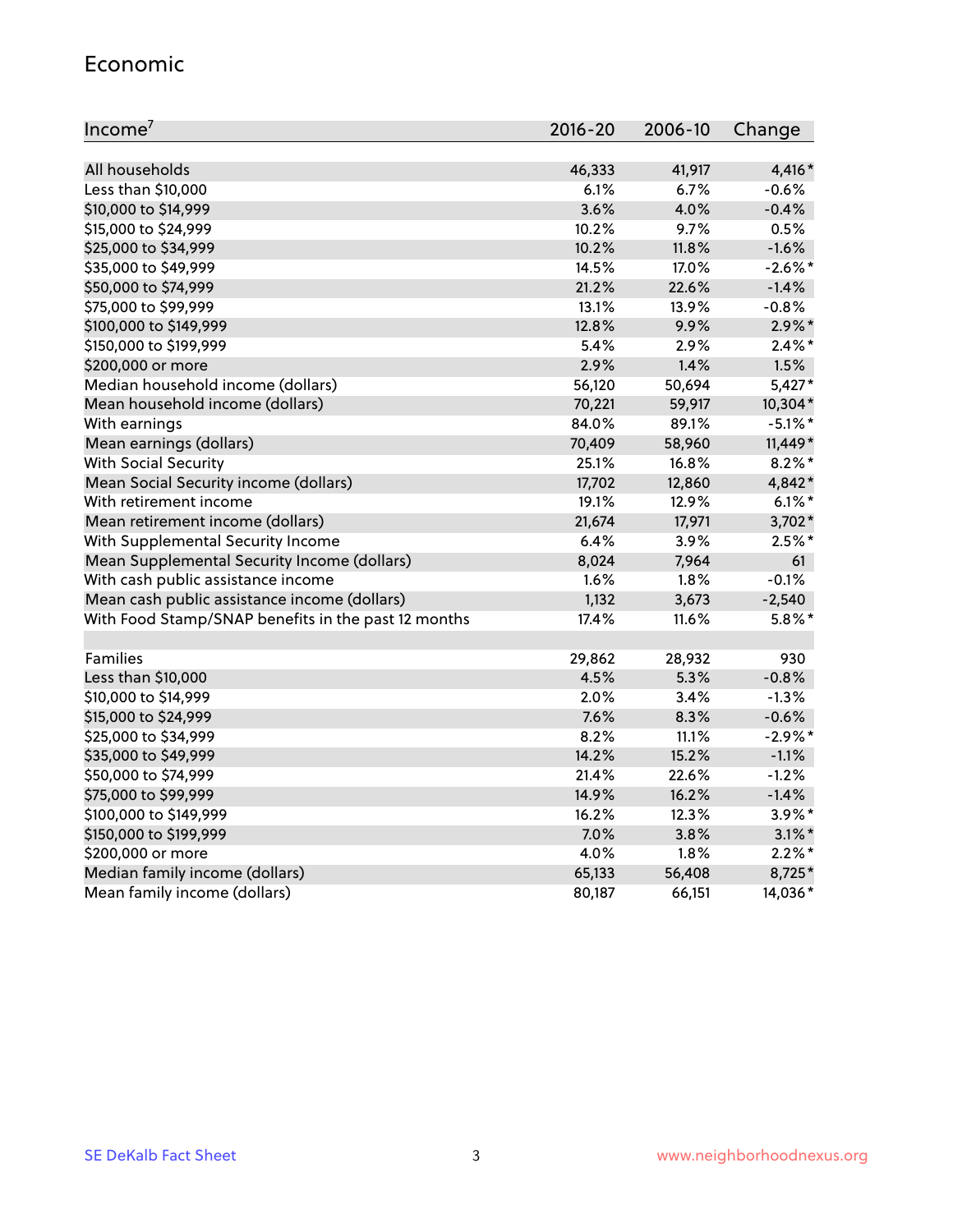### Economic, continued...

| Income, continued <sup>8</sup>                                        | $2016 - 20$ | 2006-10 | Change    |
|-----------------------------------------------------------------------|-------------|---------|-----------|
|                                                                       |             |         |           |
| Nonfamily households                                                  | 16,471      | 12,985  | 3,486*    |
| Median nonfamily income (dollars)                                     | 36,983      | 37,695  | $-712$    |
| Mean nonfamily income (dollars)                                       | 48,077      | 43,047  | $5,031*$  |
| Median earnings for workers (dollars)                                 | 32,648      | 30,909  | 1,739*    |
| Median earnings for male full-time, year-round workers                | 43,405      | 41,158  | $2,247*$  |
| (dollars)                                                             |             |         |           |
| Median earnings for female full-time, year-round workers<br>(dollars) | 39,894      | 37,680  | $2,213*$  |
| Per capita income (dollars)                                           | 25,878      | 21,993  | 3,885*    |
|                                                                       |             |         |           |
| Families and People Below Poverty Level <sup>9</sup>                  | $2016 - 20$ | 2006-10 | Change    |
|                                                                       |             |         |           |
| <b>All families</b>                                                   | 13.0%       | 11.8%   | 1.2%      |
| With related children under 18 years                                  | 18.8%       | 16.7%   | 2.1%      |
| With related children under 5 years only                              | 11.1%       | 17.6%   | $-6.5%$   |
| Married couple families                                               | 6.5%        | 4.1%    | 2.4%      |
| With related children under 18 years                                  | 9.6%        | 6.3%    | 3.2%      |
| With related children under 5 years only                              | 7.3%        | 8.1%    | $-0.8%$   |
| Families with female householder, no husband present                  | 20.7%       | 22.1%   | $-1.4%$   |
| With related children under 18 years                                  | 26.5%       | 27.3%   | $-0.8%$   |
| With related children under 5 years only                              | 11.7%       | 30.5%   | $-18.8%$  |
| All people                                                            | 16.5%       | 14.7%   | 1.9%      |
| Under 18 years                                                        | 26.0%       | 22.7%   | 3.3%      |
| Related children under 18 years                                       | 25.8%       | 21.9%   | 3.9%      |
| Related children under 5 years                                        | 28.1%       | 26.8%   | 1.4%      |
| Related children 5 to 17 years                                        | 25.1%       | 20.6%   | 4.5%      |
| 18 years and over                                                     | 13.4%       | 11.4%   | 2.1%      |
| 18 to 64 years                                                        | 13.4%       | 11.3%   | $2.0\%$ * |
| 65 years and over                                                     | 13.9%       | 11.6%   | 2.3%      |
| People in families                                                    | 15.6%       | 13.7%   | 1.9%      |
| Unrelated individuals 15 years and over                               | 21.0%       | 20.5%   | 0.5%      |
|                                                                       |             |         |           |
| Non-Hispanic white people                                             | 16.0%       | 6.8%    | 9.2%      |
| Black or African-American people                                      | 15.8%       | 15.2%   | 0.6%      |
| Asian people                                                          | 21.9%       | 22.7%   | $-0.8%$   |
| Hispanic or Latino people                                             | 17.4%       | 15.1%   | 2.3%      |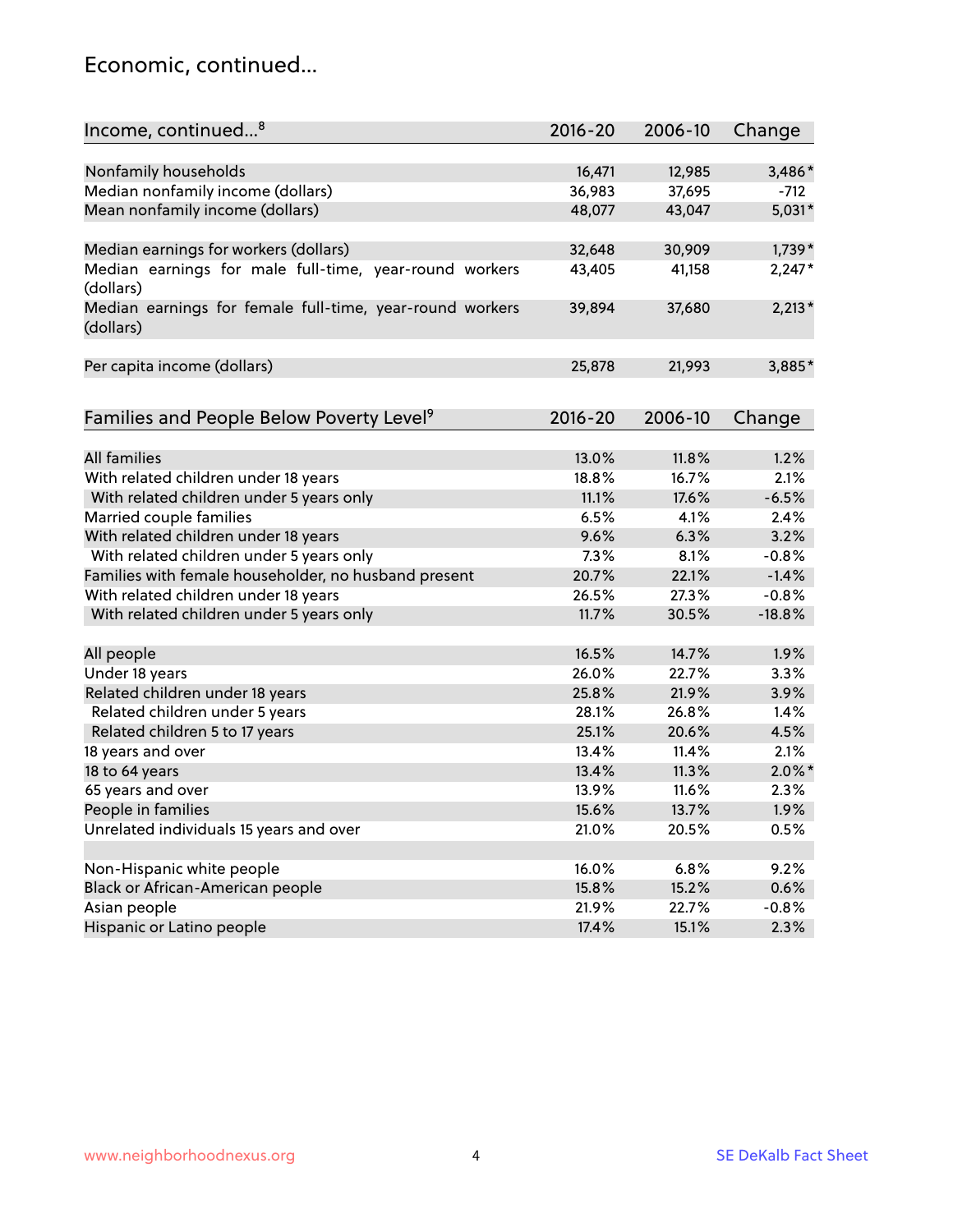## Employment

| Employment Status <sup>10</sup>                                        | $2016 - 20$    | 2006-10      | Change       |
|------------------------------------------------------------------------|----------------|--------------|--------------|
|                                                                        |                |              |              |
| Population 16 years and over                                           | 107,155        | 89,017       | 18,138*      |
| In labor force                                                         | 69.3%          | 74.0%        | $-4.7%$ *    |
| Civilian labor force                                                   | 69.1%          | 73.9%        | $-4.7\%$ *   |
| Employed                                                               | 62.7%          | 63.0%        | $-0.3%$      |
| Unemployed                                                             | 6.4%           | 10.9%        | $-4.5%$ *    |
| <b>Armed Forces</b>                                                    | 0.2%           | 0.2%         | $-0.0%$      |
| Not in labor force                                                     | 30.7%          | 26.0%        | 4.7%*        |
| Civilian labor force                                                   | 74,095         | 65,777       | 8,318*       |
| <b>Unemployment Rate</b>                                               | 9.3%           | 14.8%        | $-5.5%$ *    |
|                                                                        |                |              |              |
| Females 16 years and over                                              | 60,443         | 49,960       | 10,483*      |
| In labor force                                                         | 68.1%          | 71.7%        | $-3.6\%$ *   |
| Civilian labor force                                                   | 68.1%          | 71.6%        | $-3.5%$ *    |
| Employed                                                               | 62.8%          | 62.0%        | 0.8%         |
| Own children of the householder under 6 years                          | 9,720          | 8,809        | 911          |
| All parents in family in labor force                                   | 83.3%          | 77.3%        | 6.0%         |
|                                                                        |                |              |              |
| Own children of the householder 6 to 17 years                          | 22,299         | 23,861       | $-1,562$     |
| All parents in family in labor force                                   | 76.3%          | 83.2%        | $-6.9\%$ *   |
|                                                                        |                |              |              |
| Industry <sup>11</sup>                                                 | $2016 - 20$    | 2006-10      | Change       |
|                                                                        |                | 56,068       | $11,142*$    |
| Civilian employed population 16 years and over                         | 67,210<br>0.1% |              |              |
| Agriculture, forestry, fishing and hunting, and mining<br>Construction | 3.4%           | 0.1%<br>3.2% | 0.0%<br>0.2% |
| Manufacturing                                                          | 6.7%           | 6.5%         | 0.2%         |
| Wholesale trade                                                        | 2.2%           | 3.6%         | $-1.4\%$ *   |
| Retail trade                                                           | 13.4%          | 11.5%        | $1.9\%$ *    |
| Transportation and warehousing, and utilities                          | 11.6%          | 9.2%         | $2.5\%$ *    |
| Information                                                            | 3.5%           | 5.4%         | $-2.0\%$ *   |
| Finance and insurance, and real estate and rental and leasing          | 5.0%           | 8.6%         | $-3.6\%$ *   |
| Professional, scientific, and management, and administrative           | 12.4%          | 9.8%         | $2.6\%*$     |
| and waste management services                                          |                |              |              |
| Educational services, and health care and social assistance            | 25.2%          | 23.7%        | 1.5%         |
| Arts, entertainment, and recreation, and accommodation and             | 7.9%           | 6.9%         | 1.0%         |
| food services                                                          |                |              |              |
| Other services, except public administration                           | 4.4%           | 4.5%         | $-0.0%$      |
| Public administration                                                  | 4.1%           | 7.0%         | $-2.9\%$ *   |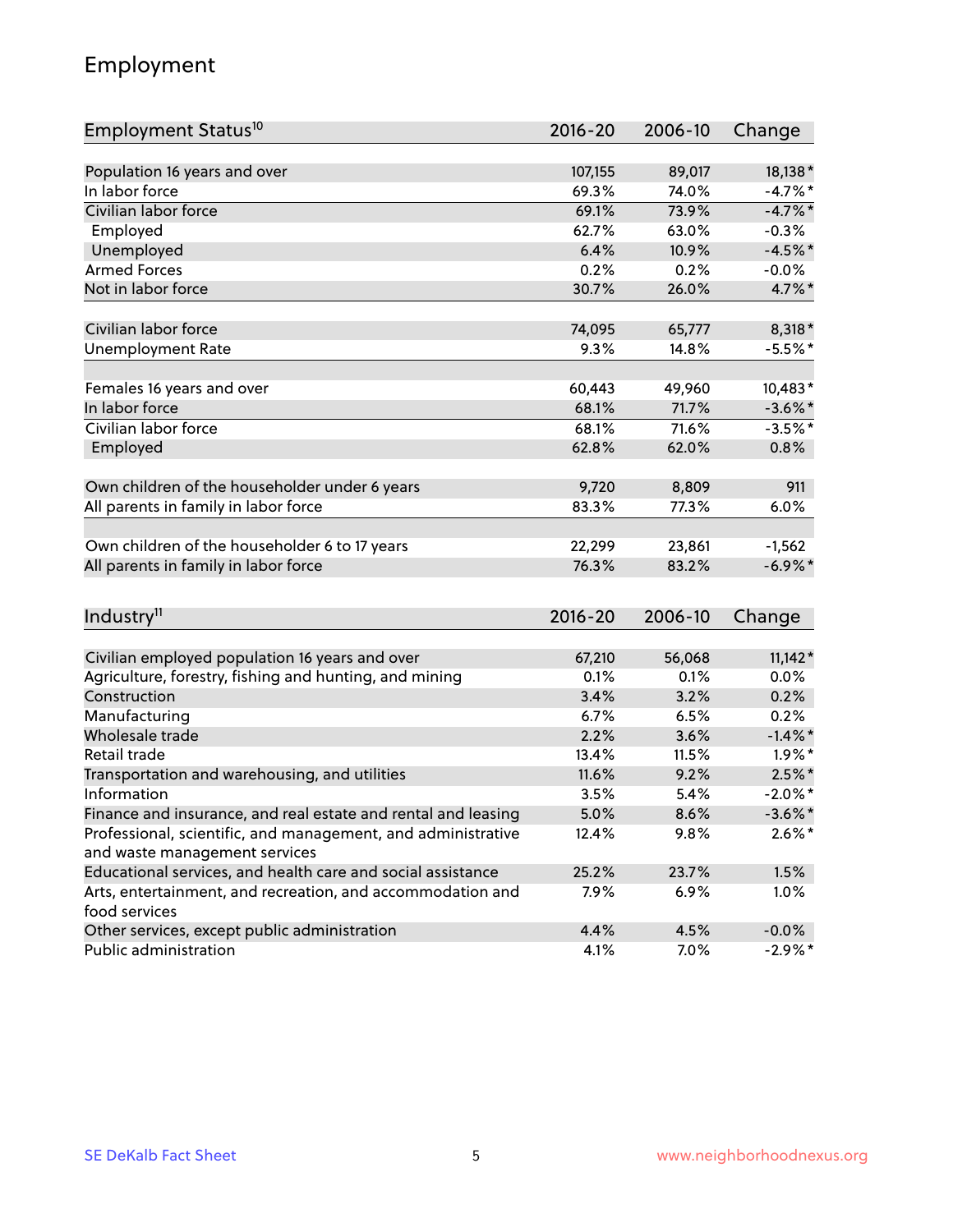# Employment, continued...

| Occupation <sup>12</sup>                                                    | $2016 - 20$ | 2006-10 | Change     |
|-----------------------------------------------------------------------------|-------------|---------|------------|
| Civilian employed population 16 years and over                              | 67,210      | 56,068  | $11,142*$  |
| Management, business, science, and arts occupations                         | 32.9%       | 35.1%   | $-2.2\%$ * |
| Service occupations                                                         | 15.9%       | 14.7%   | 1.2%       |
| Sales and office occupations                                                | 27.3%       | 31.0%   | $-3.8\%$ * |
|                                                                             | 5.7%        | 7.1%    | $-1.3%$    |
| Natural<br>and<br>resources,<br>construction,<br>maintenance<br>occupations |             |         |            |
| Production, transportation, and material moving occupations                 | 18.2%       | 12.1%   | $6.1\%$ *  |
| Class of Worker <sup>13</sup>                                               | $2016 - 20$ | 2006-10 | Change     |
|                                                                             |             |         |            |
| Civilian employed population 16 years and over                              | 67,210      | 56,068  | $11,142*$  |
| Private wage and salary workers                                             | 79.9%       | 76.5%   | 3.3%       |
| Government workers                                                          | 15.5%       | 19.0%   | $-3.5%$ *  |
| Self-employed in own not incorporated business workers                      | 4.7%        | 4.3%    | 0.4%       |
| Unpaid family workers                                                       | 0.0%        | 0.2%    | $-0.2%$    |
| Job Flows <sup>14</sup>                                                     | 2019        | 2010    | Change     |
|                                                                             |             |         |            |
| Total Jobs in district                                                      | 19,372      | 17,340  | 2,032      |
| Held by residents of district                                               | 13.6%       | 10.9%   | 2.7%       |
| Held by non-residents of district                                           | 86.4%       | 89.1%   | $-2.7%$    |
| Jobs by Industry Sector <sup>15</sup>                                       | 2019        | 2010    | Change     |
|                                                                             |             |         |            |
| Total Jobs in district                                                      | 19,372      | 17,340  | 2,032      |
| Goods Producing sectors                                                     | 23.1%       | 23.3%   | $-0.2%$    |
| Trade, Transportation, and Utilities sectors                                | 29.9%       | 31.9%   | $-2.1%$    |
| All Other Services sectors                                                  | 47.1%       | 44.8%   | 2.3%       |
|                                                                             |             |         |            |
| Total Jobs in district held by district residents                           | 2,632       | 1,893   | 739        |
| <b>Goods Producing sectors</b>                                              | 22.5%       | 14.9%   | 7.6%       |
| Trade, Transportation, and Utilities sectors                                | 23.3%       | 17.5%   | 5.8%       |
| All Other Services sectors                                                  | 54.2%       | 67.6%   | $-13.3%$   |
| Jobs by Earnings <sup>16</sup>                                              | 2019        | 2010    | Change     |
|                                                                             |             |         |            |
| Total Jobs in district                                                      | 19,372      | 17,340  | 2,032      |
| Jobs with earnings \$1250/month or less                                     | 21.3%       | 23.5%   | $-2.2%$    |
| Jobs with earnings \$1251/month to \$3333/month                             | 38.8%       | 41.4%   | $-2.7%$    |
| Jobs with earnings greater than \$3333/month                                | 39.9%       | 35.1%   | 4.8%       |
|                                                                             |             |         |            |
| Total Jobs in district held by district residents                           | 2,632       | 1,893   | 739        |
| Jobs with earnings \$1250/month or less                                     | 26.7%       | 33.3%   | $-6.6%$    |
| Jobs with earnings \$1251/month to \$3333/month                             | 46.5%       | 43.3%   | 3.2%       |
| Jobs with earnings greater than \$3333/month                                | 26.8%       | 23.5%   | 3.4%       |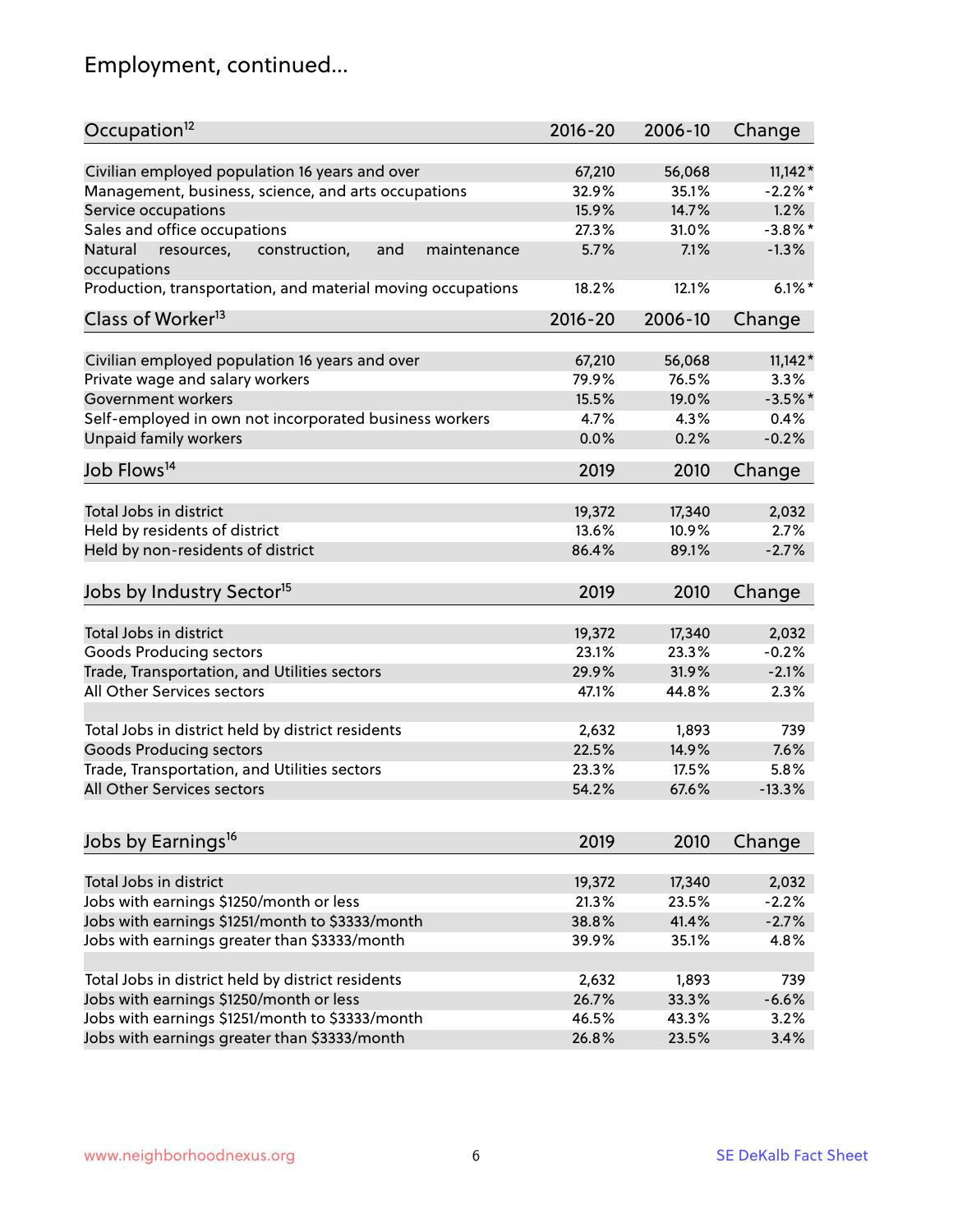# Employment, continued...

| Change<br>2010             | Jobs by Age of Worker <sup>17</sup><br>2019       |
|----------------------------|---------------------------------------------------|
|                            |                                                   |
| 19,372<br>17,340<br>2,032  | Total Jobs in district                            |
| 20.4%<br>19.1%             | Jobs with workers age 29 or younger               |
| $-7.4%$<br>62.5%<br>55.1%  | Jobs with workers age 30 to 54                    |
| 6.1%<br>24.5%<br>18.5%     | Jobs with workers age 55 or older                 |
|                            |                                                   |
| 2,632<br>1.893             | Total Jobs in district held by district residents |
| 5.3%<br>24.2%<br>18.9%     | Jobs with workers age 29 or younger               |
| $-12.8%$<br>48.6%<br>61.4% | Jobs with workers age 30 to 54                    |
| 7.5%<br>27.2%<br>19.7%     | Jobs with workers age 55 or older                 |
|                            |                                                   |

#### Education

| School Enrollment <sup>18</sup>                | $2016 - 20$ | 2006-10 | Change     |
|------------------------------------------------|-------------|---------|------------|
|                                                |             |         |            |
| Population 3 years and over enrolled in school | 39,811      | 40,245  | $-434$     |
| Nursery school, preschool                      | $7.7\%$     | 5.8%    | $1.8\%$ *  |
| Kindergarten                                   | 4.6%        | 4.4%    | 0.2%       |
| Elementary school (grades 1-8)                 | 39.2%       | 40.6%   | $-1.4%$    |
| High school (grades 9-12)                      | 21.7%       | 25.3%   | $-3.7%$ *  |
| College or graduate school                     | 26.8%       | 23.8%   | $3.0\%$ *  |
| Educational Attainment <sup>19</sup>           | $2016 - 20$ | 2006-10 | Change     |
|                                                |             |         |            |
| Population 25 years and over                   | 89,524      | 72,416  | 17,108*    |
| Less than 9th grade                            | 3.2%        | 3.1%    | 0.1%       |
| 9th to 12th grade, no diploma                  | 5.9%        | 5.8%    | 0.1%       |
| High school graduate (includes equivalency)    | 26.6%       | 26.3%   | 0.3%       |
| Some college, no degree                        | 23.1%       | 26.4%   | $-3.3\%$ * |
| Associate's degree                             | 11.4%       | 11.3%   | 0.1%       |
| Bachelor's degree                              | 19.4%       | 19.1%   | 0.3%       |
| Graduate or professional degree                | 10.5%       | 8.0%    | $2.4\%$ *  |
|                                                |             |         |            |
| Percent high school graduate or higher         | 90.9%       | 91.1%   | $-0.2%$    |
| Percent bachelor's degree or higher            | 29.8%       | 27.1%   | $2.7\%$ *  |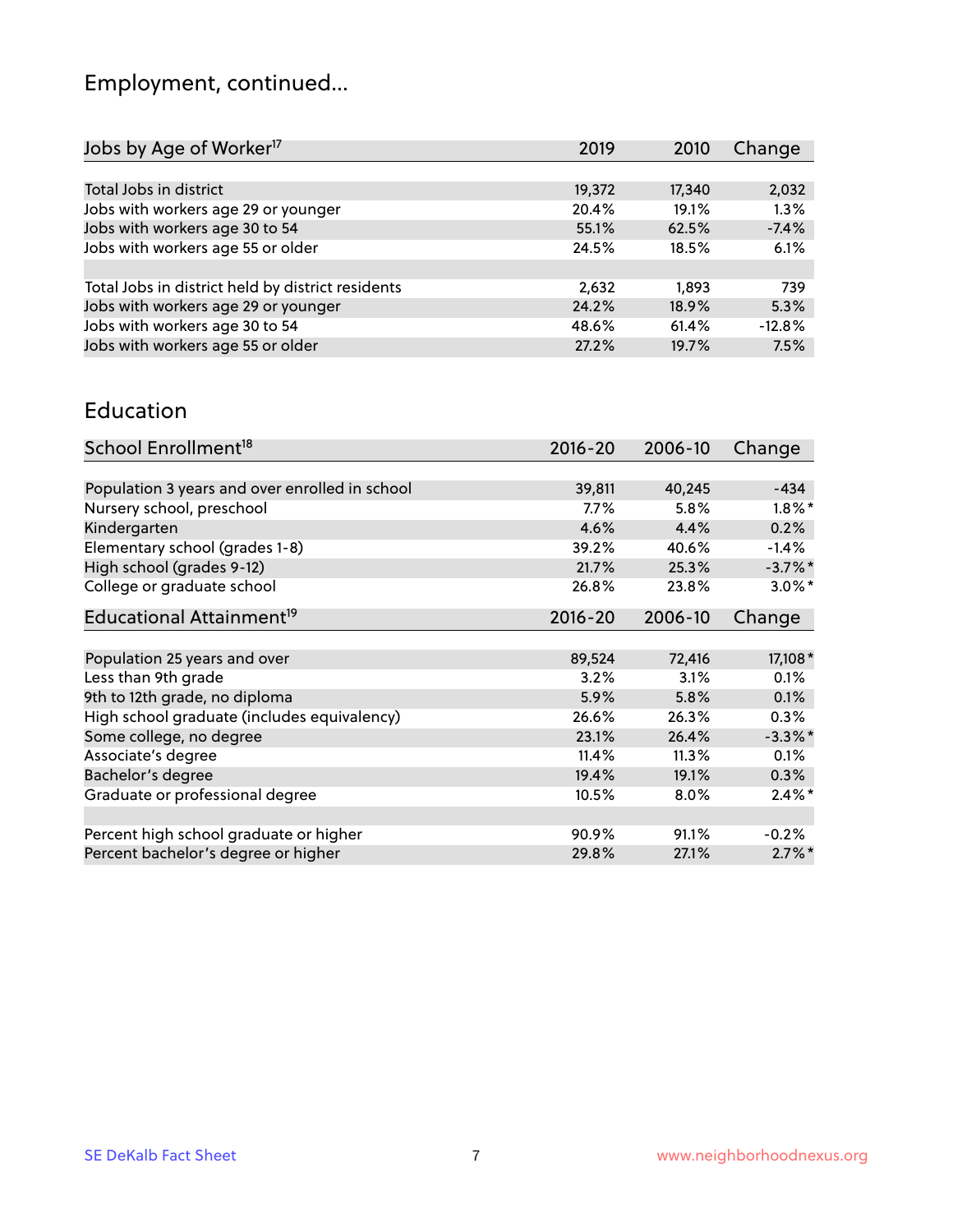## Housing

| Households by Type <sup>20</sup>                     | 2016-20 | 2006-10 | Change                 |
|------------------------------------------------------|---------|---------|------------------------|
|                                                      |         |         |                        |
| <b>Total households</b>                              | 46,333  | 41,917  | 4,416 *                |
| Family households (families)                         | 64.5%   | 69.0%   | $-4.6\%$ *             |
| With own children under 18 years                     | 26.8%   | 36.5%   | $-9.7%$ *              |
| Married-couple family                                | 32.6%   | 36.9%   | $-4.3\%$ *             |
| With own children of the householder under 18 years  | 12.9%   | 18.2%   | $-5.3\%$ *             |
| Male householder, no wife present, family            | 5.8%    | 5.6%    | 0.1%                   |
| With own children of the householder under 18 years  | 2.3%    | 2.6%    | $-0.3%$                |
| Female householder, no husband present, family       | 26.1%   | 26.5%   | $-0.4%$                |
| With own children of the householder under 18 years  | 11.5%   | 15.7%   | $-4.2%$                |
| Nonfamily households                                 | 35.5%   | 31.0%   | 4.6%*                  |
| Householder living alone                             | 30.2%   | 27.7%   | $2.5%$ *               |
| 65 years and over                                    | 8.3%    | 3.6%    | 4.7%*                  |
|                                                      |         |         |                        |
| Households with one or more people under 18 years    | 32.4%   | 43.3%   | $-10.9%$ *             |
| Households with one or more people 65 years and over | 23.7%   | 12.7%   | 11.0%*                 |
| Average household size                               | 2.95    | 2.83    | $0.11*$                |
| Average family size                                  | 3.79    | 3.48    | $0.31*$                |
| Housing Occupancy <sup>21</sup>                      | 2016-20 | 2006-10 | Change                 |
|                                                      |         |         |                        |
| Total housing units                                  | 49,393  | 47,770  | $1,623*$               |
| Occupied housing units                               | 93.8%   | 87.7%   | $6.1\%$ *              |
| Vacant housing units                                 | 6.2%    | 12.3%   | $-6.1\%$ *             |
| Homeowner vacancy rate                               | 1.2     | 5.5     | $-4.2*$                |
| Rental vacancy rate                                  | 4.5     | 12.2    | $-7.6*$                |
| Units in Structure <sup>22</sup>                     | 2016-20 | 2006-10 | Change                 |
|                                                      | 49,393  | 47,770  |                        |
| Total housing units<br>1-unit, detached              | 72.0%   | 74.1%   | $1,623*$<br>$-2.1\%$ * |
|                                                      |         |         |                        |
| 1-unit, attached                                     | 7.7%    | 7.6%    | 0.1%                   |
| 2 units                                              | 0.4%    | 0.7%    | $-0.3%$                |
| 3 or 4 units                                         | 1.4%    | 2.2%    | $-0.8%$                |
| 5 to 9 units                                         | 6.4%    | 5.2%    | 1.2%                   |
| 10 to 19 units                                       | 7.7%    | 6.4%    | 1.4%                   |
| 20 or more units                                     | 3.3%    | 2.9%    | 0.4%                   |
| Mobile home                                          | 1.1%    | 0.9%    | 0.2%                   |
| Boat, RV, van, etc.                                  | 0.0%    | 0.0%    | $0.0\%$                |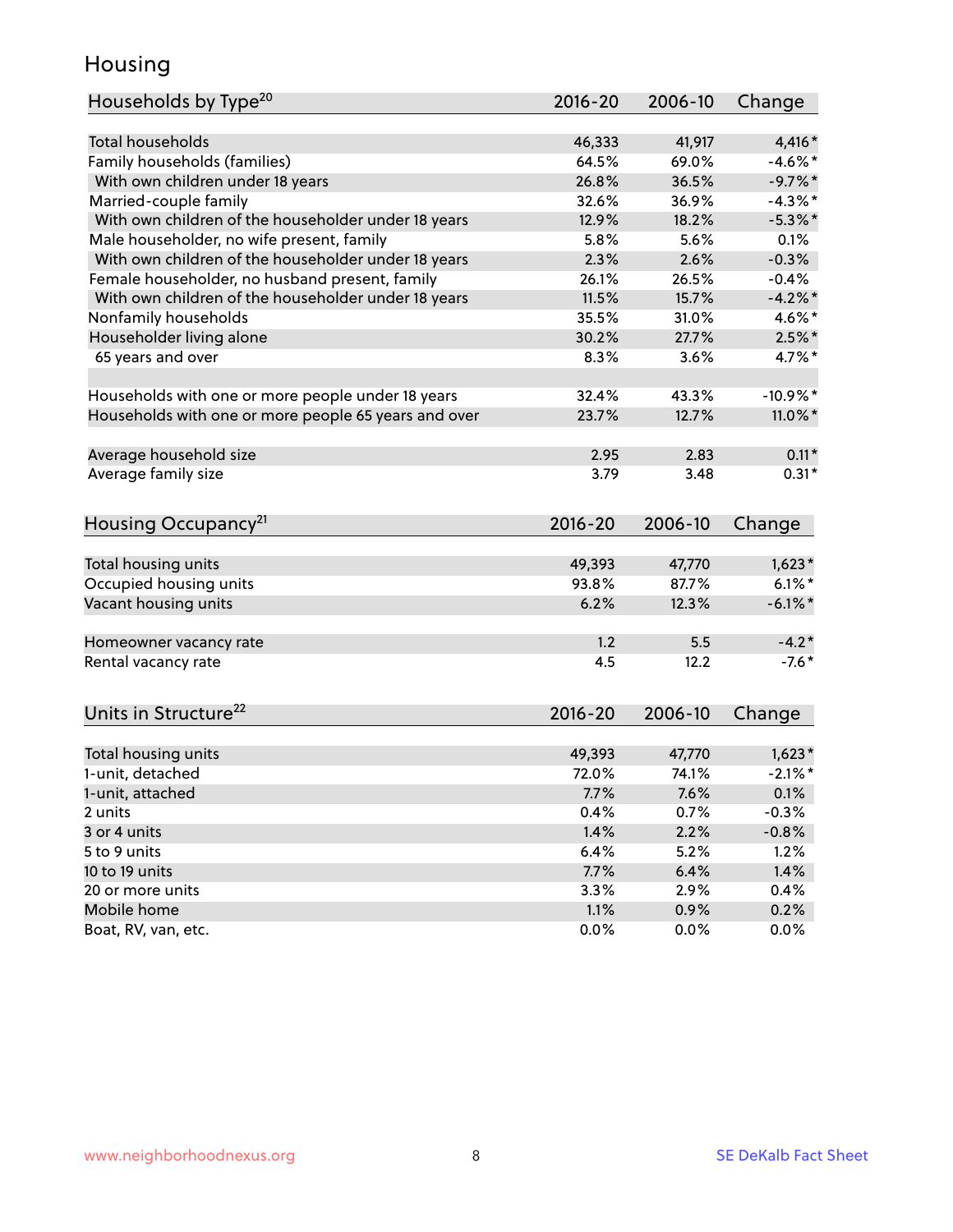## Housing, Continued...

| Year Structure Built <sup>23</sup>             | 2016-20     | 2006-10 | Change      |
|------------------------------------------------|-------------|---------|-------------|
| Total housing units                            | 49,393      | 47,770  | $1,623*$    |
| Built 2014 or later                            | 2.4%        | (X)     | (X)         |
| Built 2010 to 2013                             | 1.4%        | (X)     | (X)         |
| Built 2000 to 2009                             | 17.6%       | 19.6%   | $-2.0\%$ *  |
| Built 1990 to 1999                             | 24.4%       | 24.9%   | $-0.5%$     |
| Built 1980 to 1989                             | 23.0%       | 28.1%   | $-5.1\%$ *  |
| Built 1970 to 1979                             | 20.7%       | 17.0%   | $3.7\%$ *   |
| Built 1960 to 1969                             | 6.1%        | 5.8%    | 0.2%        |
| Built 1950 to 1959                             | 2.7%        | 2.5%    | 0.2%        |
| Built 1940 to 1949                             | 0.8%        | 0.8%    | $-0.1%$     |
| Built 1939 or earlier                          | 1.0%        | 1.2%    | $-0.2%$     |
| Housing Tenure <sup>24</sup>                   | $2016 - 20$ | 2006-10 | Change      |
| Occupied housing units                         | 46,333      | 41,917  | 4,416*      |
| Owner-occupied                                 | 59.8%       | 70.5%   | $-10.7\%$ * |
| Renter-occupied                                | 40.2%       | 29.5%   | 10.7%*      |
|                                                |             |         |             |
| Average household size of owner-occupied unit  | 2.96        | 2.82    | $0.14*$     |
| Average household size of renter-occupied unit | 2.93        | 2.86    | 0.07        |
| Residence 1 Year Ago <sup>25</sup>             | $2016 - 20$ | 2006-10 | Change      |
|                                                |             |         |             |
| Population 1 year and over                     | 135,815     | 117,509 | 18,306*     |
| Same house                                     | 86.2%       | 82.8%   | $3.4\%$ *   |
| Different house in the U.S.                    | 13.6%       | 17.0%   | $-3.4\%$ *  |
| Same county                                    | 8.2%        | 10.3%   | $-2.2%$ *   |
| Different county                               | 5.4%        | 6.7%    | $-1.2%$     |
| Same state                                     | 2.7%        | 3.3%    | $-0.6%$     |
| Different state                                | 2.7%        | 3.3%    | $-0.6%$     |
| Abroad                                         | 0.2%        | 0.2%    | $-0.0%$     |
| Value of Housing Unit <sup>26</sup>            | $2016 - 20$ | 2006-10 | Change      |
| Owner-occupied units                           | 27,705      | 29,542  | $-1,837*$   |
| Less than \$50,000                             | 5.6%        | 2.6%    | 3.0%        |
| \$50,000 to \$99,999                           | 16.7%       | 9.3%    | $7.4\%$ *   |
| \$100,000 to \$149,999                         | 31.6%       | 41.4%   | $-9.8\%$ *  |
| \$150,000 to \$199,999                         | 23.4%       | 30.6%   | $-7.2\%$ *  |
| \$200,000 to \$299,999                         | 17.0%       | 11.6%   | $5.3\%$ *   |
| \$300,000 to \$499,999                         | 4.5%        | 3.4%    | 1.1%        |
| \$500,000 to \$999,999                         | 1.1%        | 0.8%    | 0.3%        |
| \$1,000,000 or more                            | 0.2%        | 0.3%    | $-0.2%$     |
| Median (dollars)                               | 144,211     | 146,702 | $-2,491*$   |
| Mortgage Status <sup>27</sup>                  | $2016 - 20$ | 2006-10 | Change      |
| Owner-occupied units                           | 27,705      | 29,542  | $-1,837*$   |
| Housing units with a mortgage                  | 78.5%       | 90.0%   | $-11.4\%$ * |
| Housing units without a mortgage               | 21.5%       | 10.0%   | $11.4\%$ *  |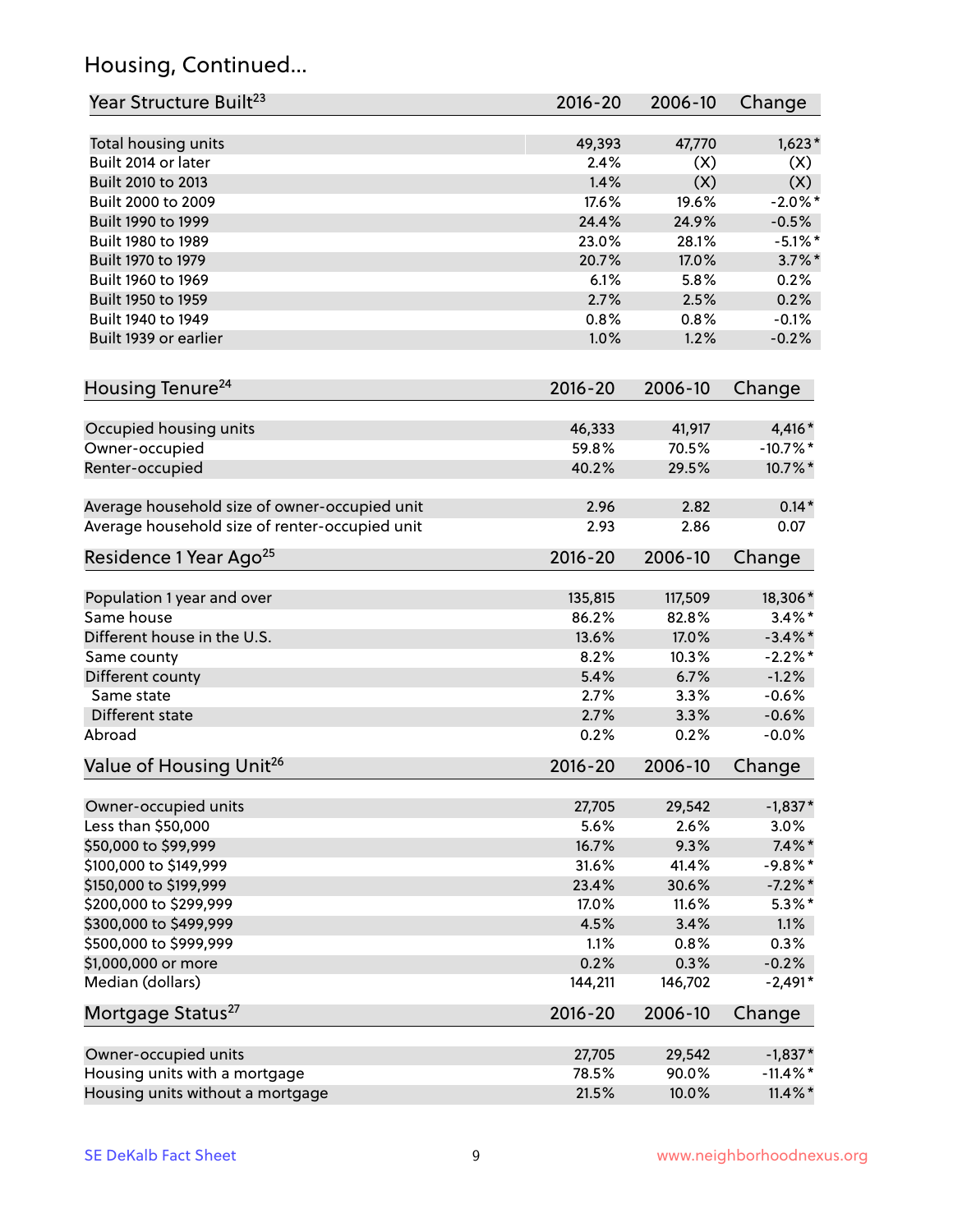## Housing, Continued...

| Selected Monthly Owner Costs <sup>28</sup>                                            | 2016-20     | 2006-10 | Change     |
|---------------------------------------------------------------------------------------|-------------|---------|------------|
| Housing units with a mortgage                                                         | 21,751      | 26,574  | $-4,823*$  |
| Less than \$300                                                                       | 0.3%        | 0.0%    | 0.2%       |
| \$300 to \$499                                                                        | 1.8%        | 0.7%    | 1.1%       |
| \$500 to \$999                                                                        | 19.3%       | 10.8%   | $8.5%$ *   |
| \$1,000 to \$1,499                                                                    | 47.0%       | 43.0%   | 4.0%*      |
| \$1,500 to \$1,999                                                                    | 24.6%       | 30.0%   | $-5.4\%$ * |
| \$2,000 to \$2,999                                                                    | 5.3%        | 13.8%   | $-8.5%$ *  |
| \$3,000 or more                                                                       | 1.7%        | 1.7%    | $-0.0\%$   |
| Median (dollars)                                                                      | 1,272       | 1,451   | $-179*$    |
| Housing units without a mortgage                                                      | 5,954       | 2,968   | 2,986*     |
| Less than \$150                                                                       | 1.2%        | 2.5%    | $-1.3%$    |
| \$150 to \$249                                                                        | 7.8%        | 13.5%   | $-5.7%$    |
| \$250 to \$349                                                                        | 11.5%       | 19.1%   | $-7.6%$    |
| \$350 to \$499                                                                        | 34.8%       | 27.3%   | 7.5%       |
| \$500 to \$699                                                                        | 31.8%       | 26.2%   | 5.5%       |
| \$700 or more                                                                         | 13.0%       | 11.4%   | 1.6%       |
| Median (dollars)                                                                      | 480         | 434     | 46*        |
| Selected Monthly Owner Costs as a Percentage of<br>Household Income <sup>29</sup>     | $2016 - 20$ | 2006-10 | Change     |
| Housing units with a mortgage (excluding units where<br>SMOCAPI cannot be computed)   | 21,634      | 26,226  | $-4,592*$  |
| Less than 20.0 percent                                                                | 45.4%       | 24.4%   | 21.0%*     |
| 20.0 to 24.9 percent                                                                  | 15.0%       | 14.9%   | 0.2%       |
| 25.0 to 29.9 percent                                                                  | 8.5%        | 13.2%   | $-4.6\%$ * |
| 30.0 to 34.9 percent                                                                  | 6.5%        | 10.6%   | $-4.1\%$ * |
| 35.0 percent or more                                                                  | 24.5%       | 37.0%   | $-12.5%$ * |
| Not computed                                                                          | 117         | 348     | $-231$     |
| Housing unit without a mortgage (excluding units where<br>SMOCAPI cannot be computed) | 5,857       | 2,913   | 2,944*     |
| Less than 10.0 percent                                                                | 44.3%       | 43.9%   | 0.4%       |
| 10.0 to 14.9 percent                                                                  | 15.9%       | 18.5%   | $-2.6%$    |
| 15.0 to 19.9 percent                                                                  | 12.6%       | 11.8%   | 0.9%       |
| 20.0 to 24.9 percent                                                                  | 7.7%        | 5.1%    | 2.6%       |
| 25.0 to 29.9 percent                                                                  | 3.4%        | 3.6%    | $-0.2%$    |
| 30.0 to 34.9 percent                                                                  | 2.8%        | 5.1%    | $-2.2%$    |
| 35.0 percent or more                                                                  | 13.2%       | 12.0%   | 1.2%       |
| Not computed                                                                          | 97          | 55      | 42         |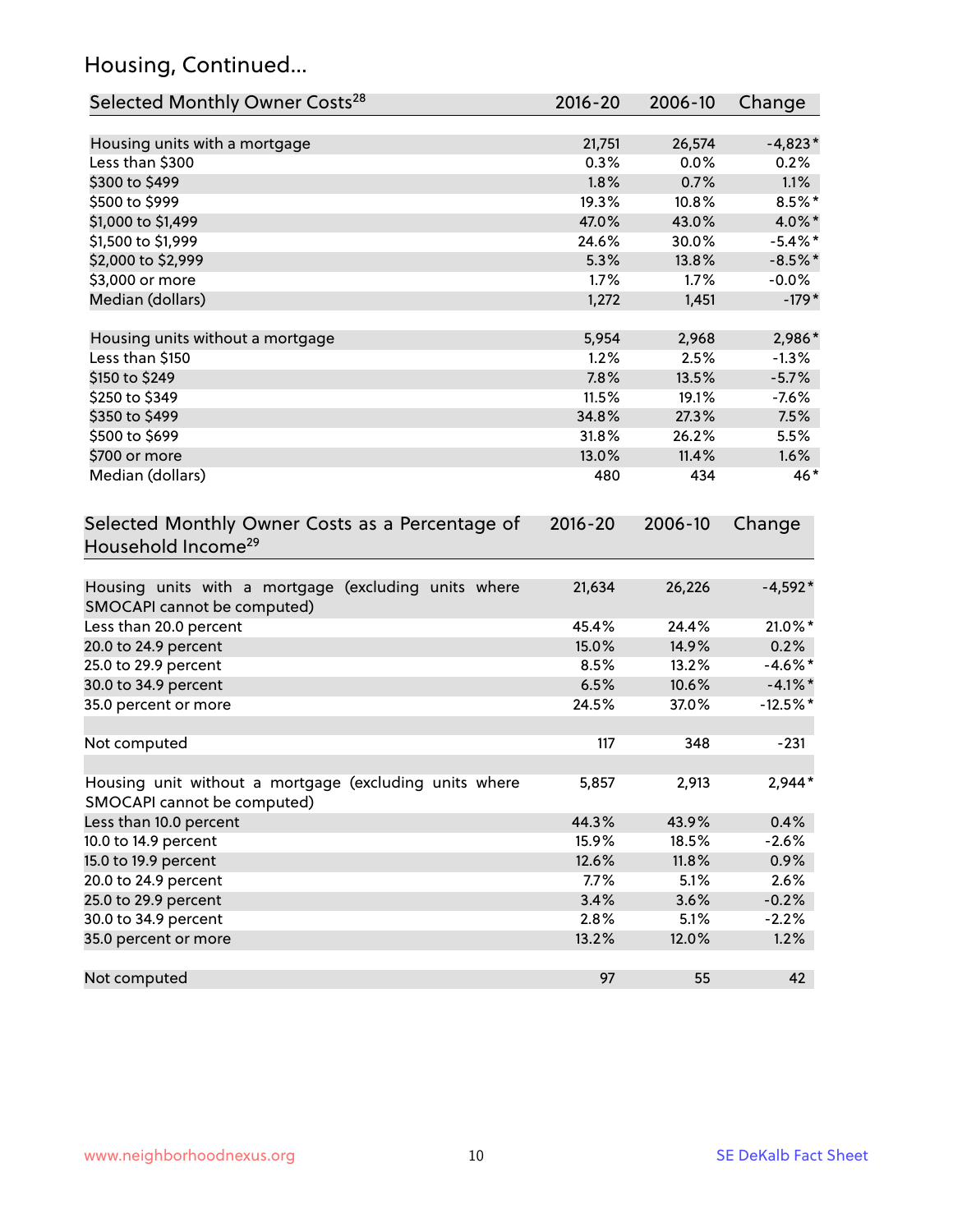## Housing, Continued...

| Gross Rent <sup>30</sup>                                                       | 2016-20     | 2006-10 | Change      |
|--------------------------------------------------------------------------------|-------------|---------|-------------|
| Occupied units paying rent                                                     | 18,227      | 12,073  | $6,154*$    |
| Less than \$200                                                                | 0.5%        | 1.2%    | $-0.7\%$    |
| \$200 to \$499                                                                 | 3.2%        | 3.2%    | 0.1%        |
| \$500 to \$749                                                                 | 5.0%        | 14.5%   | $-9.5%$     |
| \$750 to \$999                                                                 | 17.0%       | 32.7%   | $-15.8\%$ * |
| \$1,000 to \$1,499                                                             | 59.4%       | 37.7%   | $21.7\%$ *  |
| \$1,500 to \$1,999                                                             | 14.1%       | 10.0%   | $4.1\%$ *   |
| \$2,000 or more                                                                | 0.8%        | 0.8%    | 0.1%        |
| Median (dollars)                                                               | 1,183       | 1,221   | $-38$       |
| No rent paid                                                                   | 401         | 302     | 99          |
| Gross Rent as a Percentage of Household Income <sup>31</sup>                   | $2016 - 20$ | 2006-10 | Change      |
| Occupied units paying rent (excluding units where GRAPI<br>cannot be computed) | 17,645      | 11,804  | 5,841*      |
| Less than 15.0 percent                                                         | 9.2%        | 7.0%    | 2.2%        |
| 15.0 to 19.9 percent                                                           | 11.1%       | 8.0%    | 3.1%        |
| 20.0 to 24.9 percent                                                           | 11.4%       | 13.3%   | $-1.9%$     |
| 25.0 to 29.9 percent                                                           | 11.5%       | 11.8%   | $-0.3%$     |
| 30.0 to 34.9 percent                                                           | 10.7%       | 10.3%   | 0.4%        |
| 35.0 percent or more                                                           | 46.1%       | 49.6%   | $-3.5%$     |
| Not computed                                                                   | 983         | 571     | 412         |
| Transportation                                                                 |             |         |             |
| Commuting to Work <sup>32</sup>                                                | 2016-20     | 2006-10 | Change      |
| Workers 16 years and over                                                      | 65,311      | 53,944  | $11,367*$   |
| Car, truck, or van - drove alone                                               | 74.1%       | 77.2%   | $-3.1\%$ *  |
| Car, truck, or van - carpooled                                                 | 9.1%        | 10.7%   | $-1.6%$     |
| Public transportation (excluding taxicab)                                      | 6.4%        | 7.4%    | $-1.1%$     |
| Walked                                                                         | 0.4%        | 0.6%    | $-0.2%$     |
| Other means                                                                    | 2.3%        | 0.6%    | $1.7\%$ *   |
| Worked at home                                                                 | 7.7%        | 3.5%    | 4.3%*       |
| Mean travel time to work (minutes)                                             | 38.2        | 37.0    | $1.2*$      |
| Vehicles Available <sup>33</sup>                                               | 2016-20     | 2006-10 | Change      |
| Occupied housing units                                                         | 46,333      | 41,917  | 4,416*      |
| No vehicles available                                                          | 9.5%        | 6.8%    | $2.7\%$ *   |
| 1 vehicle available                                                            | 36.4%       | 39.2%   | $-2.9\%$    |
| 2 vehicles available                                                           | 33.8%       | 34.9%   | $-1.1%$     |
| 3 or more vehicles available                                                   | 20.3%       | 19.1%   | 1.3%        |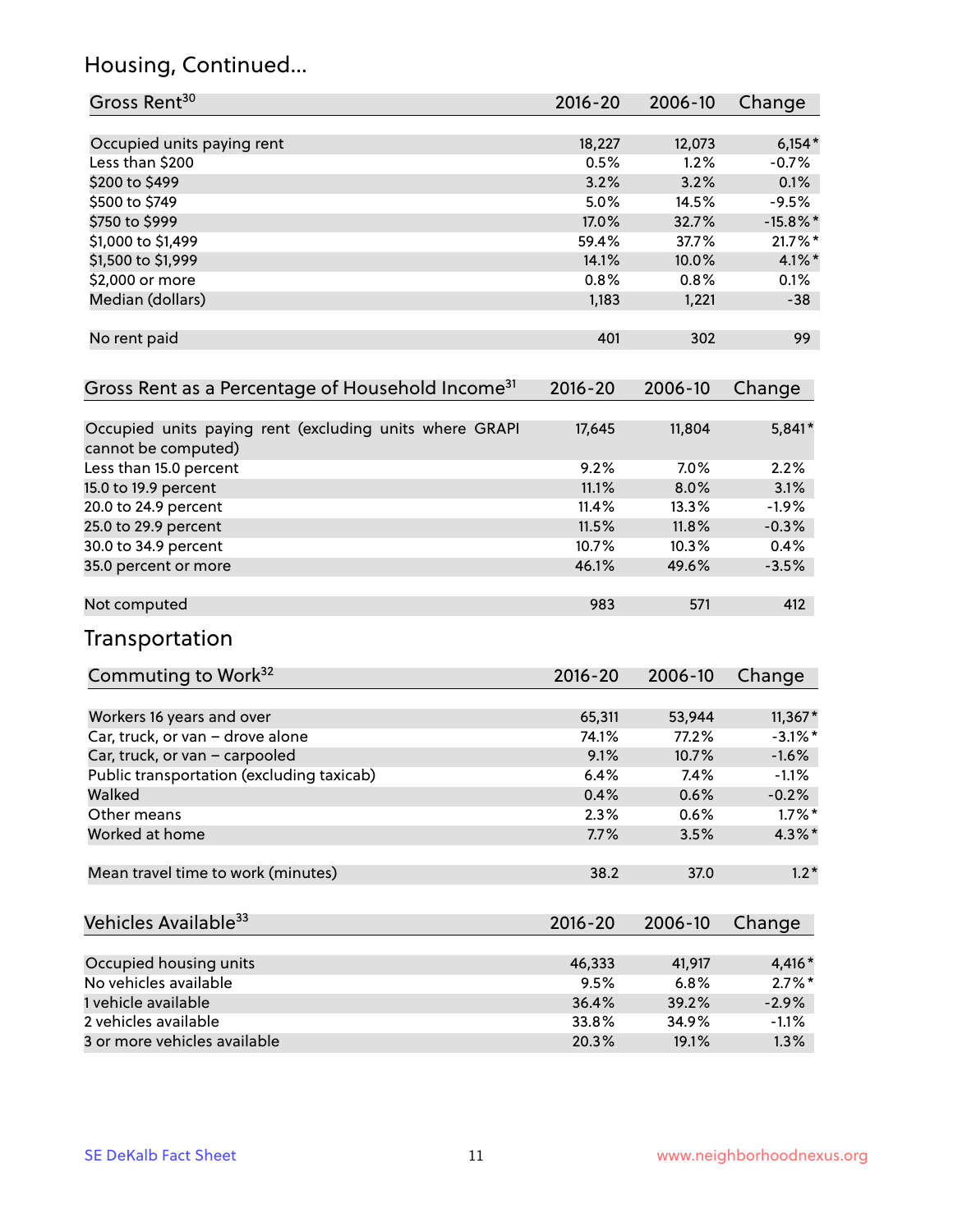#### Health

| Health Insurance coverage <sup>34</sup>  | 2016-20 |
|------------------------------------------|---------|
|                                          |         |
| Civilian Noninstitutionalized Population | 136,70  |

| Civilian Noninstitutionalized Population                | 136,705 |
|---------------------------------------------------------|---------|
| With health insurance coverage                          | 85.7%   |
| With private health insurance coverage                  | 56.7%   |
| With public health coverage                             | 37.1%   |
| No health insurance coverage                            | 14.3%   |
| Civilian Noninstitutionalized Population Under 19 years | 35,869  |
| No health insurance coverage                            | 5.7%    |
| Civilian Noninstitutionalized Population 19 to 64 years | 86,324  |
| In labor force:                                         | 69,338  |
| Employed:                                               | 62,967  |
| With health insurance coverage                          | 83.3%   |
| With private health insurance coverage                  | 76.3%   |
| With public coverage                                    | 11.2%   |
| No health insurance coverage                            | 16.7%   |
| Unemployed:                                             | 6,371   |
| With health insurance coverage                          | 54.0%   |
| With private health insurance coverage                  | 28.7%   |
| With public coverage                                    | 27.1%   |
| No health insurance coverage                            | 46.0%   |
| Not in labor force:                                     | 16,986  |
| With health insurance coverage                          | 77.3%   |
| With private health insurance coverage                  | 39.7%   |
| With public coverage                                    | 44.8%   |
| No health insurance coverage                            | 22.7%   |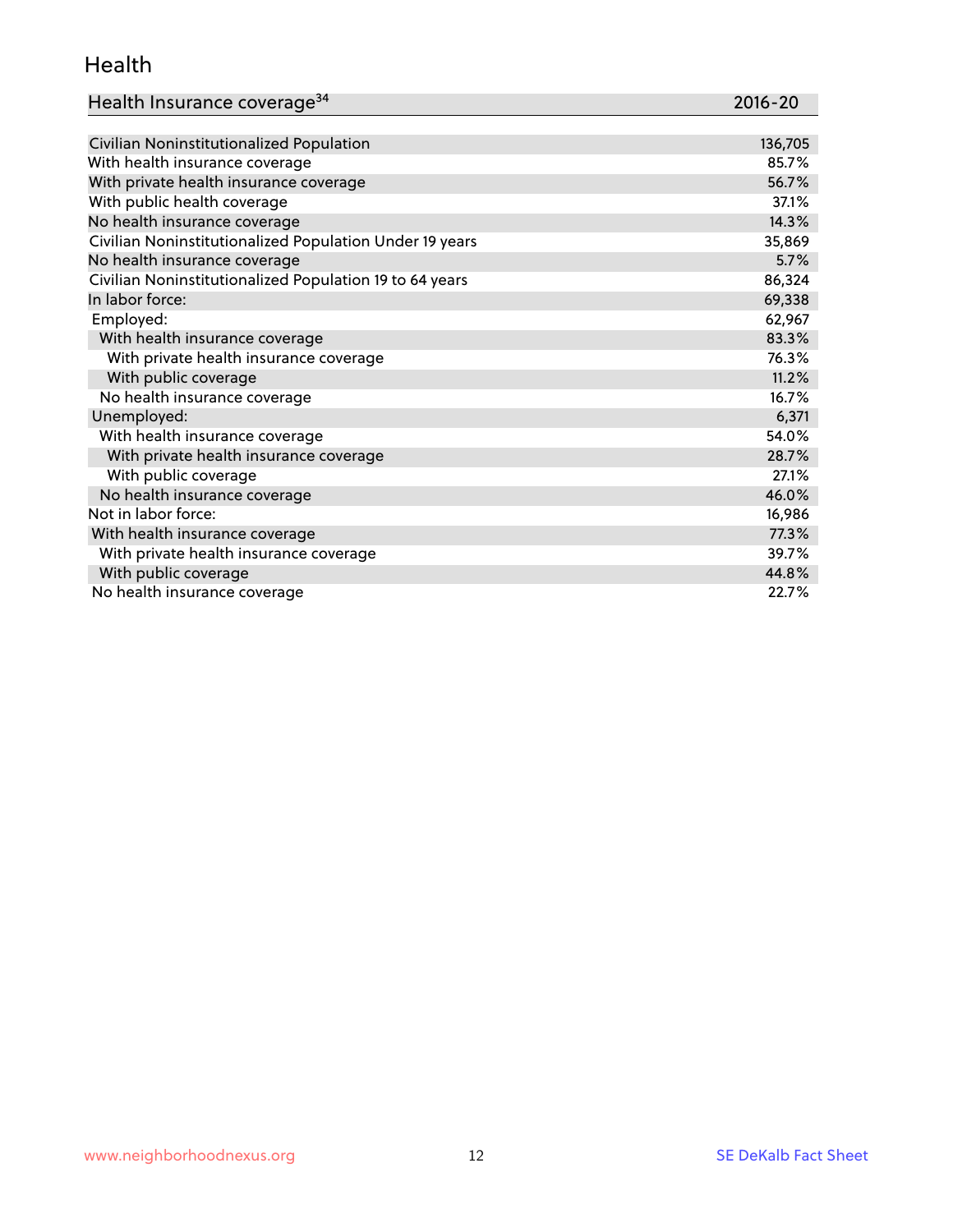## Employment Forecasts

| Forecast Employment by Sector <sup>35</sup>      | 2030        | 2020     | Change   |
|--------------------------------------------------|-------------|----------|----------|
|                                                  |             |          |          |
| <b>All Sectors</b>                               | 25,243      | 23,857   | 5.8%     |
| Goods Producing                                  | 6,505       | 5,784    | 12.5%    |
| Agriculture, forestry, fishing and hunting       | $\mathbf 0$ | $\Omega$ | 0.0%     |
| Mining                                           | 275         | 270      | 1.9%     |
| Construction                                     | 3,007       | 2,048    | 46.8%    |
| Manufacturing                                    | 3,223       | 3,466    | $-7.0%$  |
| <b>Service Providing</b>                         | 5,350       | 5,515    | $-3.0%$  |
| Wholesale trade                                  | 1,712       | 1,728    | $-0.9%$  |
| Retail trade                                     | 2,257       | 2,382    | $-5.2%$  |
| Transportation and warehousing                   | 1,360       | 1,388    | $-2.0%$  |
| <b>Utilities</b>                                 | 21          | 17       | 23.5%    |
| Information                                      | 1,021       | 1,017    | 0.4%     |
| <b>Financial activities</b>                      | 1,555       | 1,521    | 2.2%     |
| Finance and insurance                            | 827         | 763      | 8.4%     |
| Real estate and rental and leasing               | 728         | 758      | $-4.0%$  |
| Professional and business services               | 588         | 532      | 10.5%    |
| Professional, scientific, and technical services | 463         | 413      | 12.1%    |
| Management of companies and enterprises          | 125         | 119      | 5.0%     |
| <b>Education and health services</b>             | 5,084       | 4,481    | 13.5%    |
| <b>Education services</b>                        | 3,219       | 2,956    | 8.9%     |
| Health care and social assistance                | 1,865       | 1,525    | 22.3%    |
| Leisure and hospitality                          | 1,665       | 1,818    | $-8.4%$  |
| Arts, entertainment, and recreation              | 27          | 39       | $-30.8%$ |
| Accommodation and food services                  | 1,638       | 1,779    | $-7.9%$  |
| Other services, except public administration     | 636         | 642      | $-0.9%$  |
| <b>Public administration</b>                     | 504         | 468      | 7.7%     |
| <b>Population Forecasts</b>                      |             |          |          |

| Population Forecasts <sup>36</sup> | 2030    | 2020    | Change  |
|------------------------------------|---------|---------|---------|
|                                    |         |         |         |
| <b>Total Population</b>            | 150.038 | 140,050 | 7.1%    |
| <b>Total Households</b>            | 53.914  | 49.481  | $9.0\%$ |